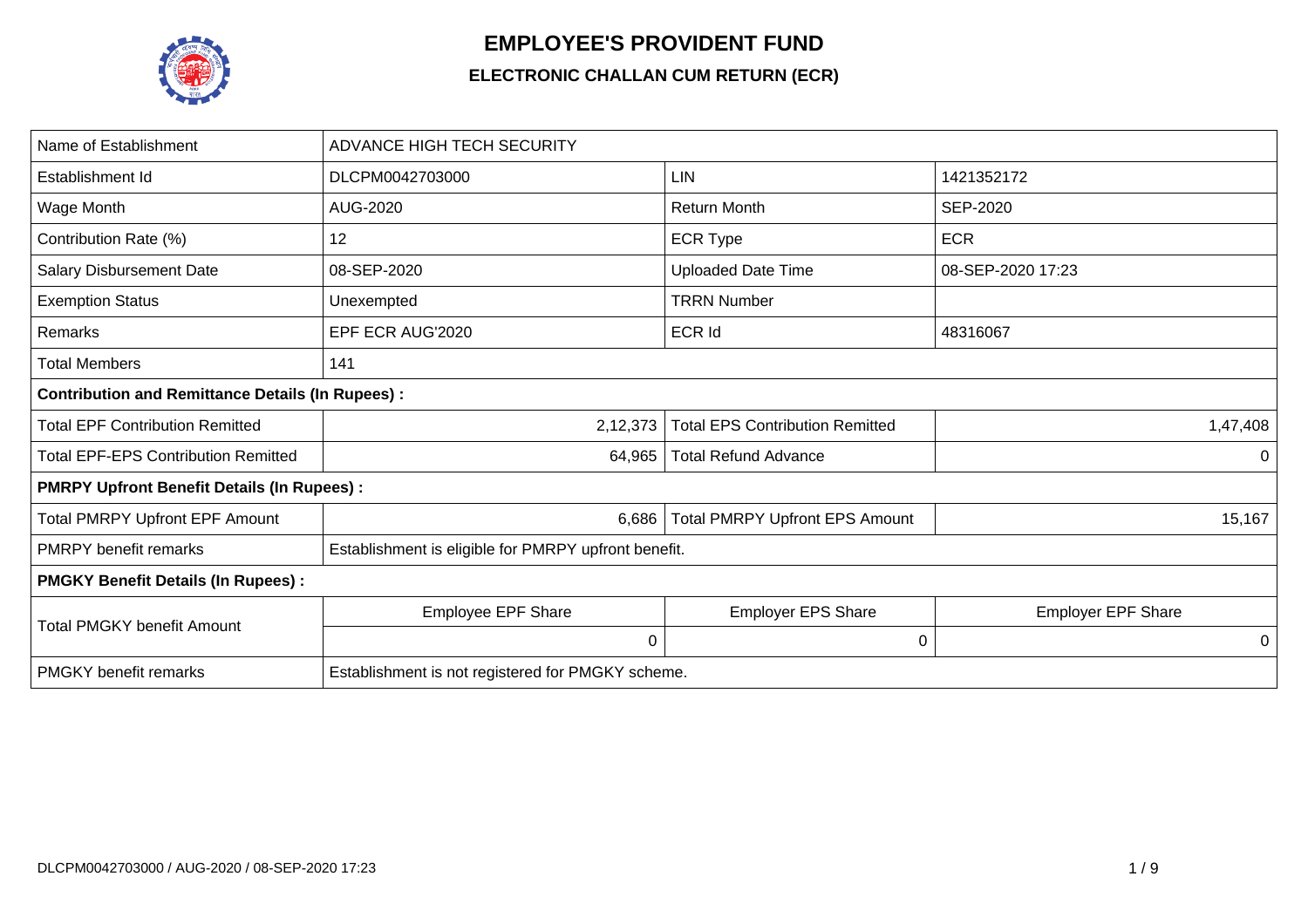## Member Details :-

|                |              | Name as per                                 |                                               | Wages    |             |             | <b>Contribution Remitted</b> |             |             |             |                    |                | <b>PMRPY / PMGKY Benefit</b>   | <b>Posting</b>        |                 |                                  |
|----------------|--------------|---------------------------------------------|-----------------------------------------------|----------|-------------|-------------|------------------------------|-------------|-------------|-------------|--------------------|----------------|--------------------------------|-----------------------|-----------------|----------------------------------|
| SI. No.        | <b>UAN</b>   | <b>ECR</b>                                  | <b>UAN</b><br><b>Repository</b>               | Gross    | <b>EPF</b>  | <b>EPS</b>  | <b>EDLI</b>                  | EE.         | <b>EPS</b>  | ER          | <b>NCP</b><br>Days | <b>Refunds</b> | <b>Pension</b><br><b>Share</b> | ER PF<br><b>Share</b> | <b>EE Share</b> | <b>Location of</b><br>the member |
| $\overline{1}$ | 101461682976 | <b>AJAY KUMAR</b><br><b>BARAR</b>           | <b>AJAY KUMAR</b><br><b>BARAR</b>             | 14,271   | 14,271      | 14,271      | 14,271                       | 1,713       | 1,189       | 524         | $\overline{1}$     | $\mathbf 0$    |                                |                       |                 | N.A.                             |
| 2              | 101446308814 | <b>AMIT KUMAR</b>                           | <b>AMIT KUMAR</b>                             | 12,559   | 12,559      | 12,559      | 12,559                       | 1,507       | 1,046       | 461         | $\overline{4}$     | $\mathbf 0$    |                                |                       |                 | N.A.                             |
| 3              | 101485166730 | <b>ANIL KUMAR</b>                           | <b>ANIL KUMAR</b>                             | 14,271   | 14,271      | 14,271      | 14,271                       | 1,713       | 1,189       | 524         | $\overline{1}$     | $\mathbf 0$    |                                |                       |                 | N.A.                             |
| $\overline{4}$ | 101588416738 | <b>ANIL KUMAR</b><br><b>PANDEY</b>          | <b>ANIL KUMAR</b><br><b>PANDEY</b>            | $\Omega$ | $\mathbf 0$ | $\mathbf 0$ | $\mathbf 0$                  | $\mathbf 0$ | 0           | $\mathbf 0$ | 26                 | $\mathbf 0$    |                                |                       |                 | N.A.                             |
| 5              | 101485167181 | ANIRUDH                                     | ANIRUDH                                       | 14,842   | 14,842      | 14,842      | 14,842                       | 1.781       | 1,236       | 545         | $\mathsf 0$        | $\mathbf 0$    |                                |                       |                 | N.A.                             |
| 6              | 101219575727 | <b>ANITA</b>                                | <b>ANITA</b>                                  | 14,842   | 14,842      | 14,842      | 14,842                       | 1,781       | 1,236       | 545         | $\overline{0}$     | $\Omega$       |                                |                       |                 | N.A.                             |
| $\overline{7}$ | 101068695920 | Mr. ANKUR<br><b>GAUTAM</b>                  | <b>ANKUR</b><br><b>GAUTAM</b>                 | 14,271   | 14,271      | 14,271      | 14,271                       | 1,713       | 1,189       | 524         | $\overline{1}$     | $\mathbf 0$    |                                |                       |                 | N.A.                             |
| 8              | 101575118154 | <b>ANOOP KUMAF</b>                          | <b>ANOOP</b><br><b>KUMAR</b>                  | 14,271   | 14,271      | 14,271      | 14,271                       | 1,713       | 1,189       | 524         | $\overline{1}$     | $\mathbf 0$    |                                |                       |                 | N.A.                             |
| 9              | 101087749327 | Mr. ANUBHAV<br><b>SINGH</b>                 | ANUBHAV<br><b>SINGH</b>                       | 14,271   | 14,271      | 14,271      | 14,271                       | 1,713       | 1,189       | 524         | $\overline{1}$     | $\mathbf 0$    |                                |                       |                 | N.A.                             |
| 10             | 100724883569 | Mr. ANUJ<br><b>SHARMA</b>                   | ANUJ<br><b>SHARMA</b>                         | 14,842   | 14,842      | 14,842      | 14,842                       | 1,781       | 1,236       | 545         | $\mathbf 0$        | $\mathbf 0$    |                                |                       |                 | N.A.                             |
| 11             | 101067269467 | <b>ARUN KUMAR</b>                           | <b>ARUN</b><br><b>KUMAR</b>                   | $\Omega$ | $\mathbf 0$ | $\mathbf 0$ | $\mathbf 0$                  | $\mathbf 0$ | $\mathbf 0$ | $\mathbf 0$ | 26                 | $\mathbf 0$    |                                |                       |                 | N.A.                             |
| 12             | 101209488191 | <b>ARUN YADAV</b>                           | <b>ARUN YADAV</b>                             | 14,842   | 14,842      | 14,842      | 14,842                       | 1,781       | 1,236       | 545         | $\mathbf 0$        | $\mathbf 0$    | <b>PMRPY</b>                   | <b>PMRPY</b>          |                 | N.A.                             |
| 13             | 100634808941 | ASHA DAS                                    | ASHA DAS                                      | 14,271   | 14,271      | 14,271      | 14,271                       | 1,713       | 1,189       | 524         | $\mathbf{1}$       | $\mathbf 0$    |                                |                       |                 | N.A.                             |
| 14             | 101497093307 | Mr. ASHISH<br><b>KUMAR</b>                  | <b>ASHISH</b><br><b>KUMAR</b>                 | 14,271   | 14,271      | 14,271      | 14,271                       | 1,713       | 1,189       | 524         | $\mathbf{1}$       | $\mathbf 0$    |                                |                       |                 | N.A.                             |
| 15             | 101564885336 | Mr. ATUL<br><b>KUMAR</b>                    | <b>ATUL KUMAR</b>                             | 6,850    | 6.850       | 6,850       | 6,850                        | 822         | 571         | 251         | 14                 | $\mathbf 0$    |                                |                       |                 | N.A.                             |
| 16             | 100634810887 | <b>AVINASH</b><br><b>KUMAR</b>              | <b>AVINASH</b><br><b>KUMAR</b>                | 14,271   | 14,271      | 14,271      | 14,271                       | 1,713       | 1,189       | 524         | $\overline{1}$     | $\mathbf 0$    |                                |                       |                 | N.A.                             |
| 17             | 100987131212 | Mr. BAMBAM<br><b>KUMAR</b><br><b>PASWAN</b> | <b>BAMBAM</b><br><b>KUMAR</b><br>PASWAN       | 14,271   | 14,271      | 14,271      | 14,271                       | 1,713       | 1,189       | 524         | $\mathbf{1}$       | $\Omega$       |                                |                       |                 | N.A.                             |
| 18             | 101544251864 | Mr. BHANU<br><b>PAWAR</b>                   | <b>BHANU</b><br><b>PAWAR</b>                  | 5,708    | 5,708       | 5,708       | 5,708                        | 685         | 475         | 210         | 16                 | $\mathbf 0$    |                                |                       |                 | N.A.                             |
| 19             | 101203164931 | Mr. BHANU<br><b>PRATAP SINGI</b>            | <b>BHANU</b><br><b>PRATAP</b><br><b>SINGH</b> | 13,700   | 13,700      | 13,700      | 13,700                       | 1,644       | 1,141       | 503         | $\overline{2}$     | $\mathbf 0$    |                                |                       |                 | N.A.                             |
| 20             | 100551205569 | <b>BHARAT KR</b>                            | <b>BHARAT</b><br><b>KUMAR</b><br>MANDAL       | 11,988   | 11,988      | 11,988      | 11,988                       | 1,439       | 999         | 440         | 5                  | $\Omega$       |                                |                       |                 | N.A.                             |
| 21             | 101202213967 | Mr.<br><b>BHUPENDER</b>                     | <b>BHUPENDER</b>                              | 14,271   | 14,271      | 14,271      | 14,271                       | 1,713       | 1,189       | 524         | $\mathbf{1}$       | $\mathbf 0$    |                                |                       |                 | N.A.                             |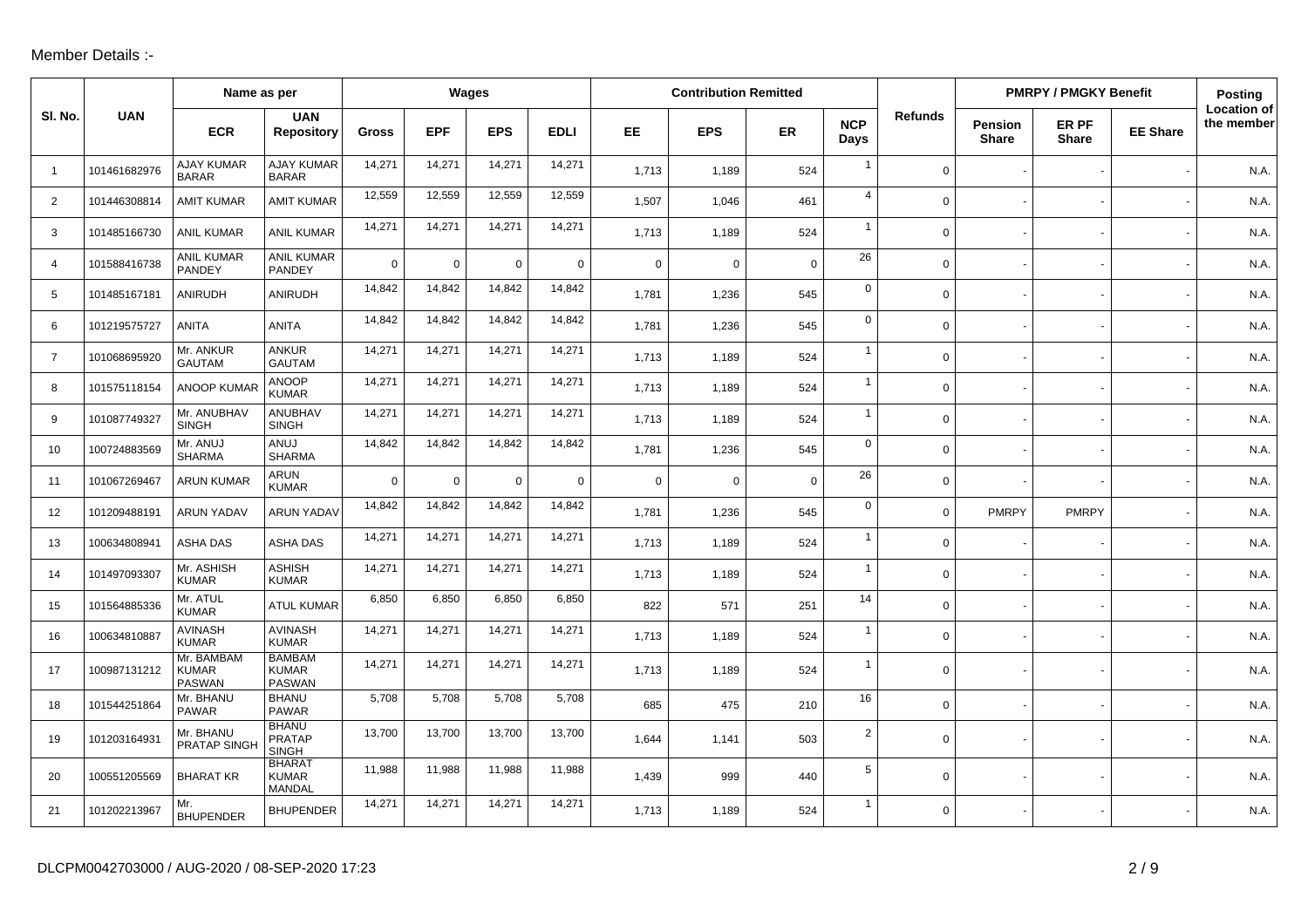|         | Name as per  |                                   | Wages                             |        |            | <b>Contribution Remitted</b> |             |       |            |           | <b>PMRPY / PMGKY Benefit</b> |                |                         | Posting               |                 |                                  |
|---------|--------------|-----------------------------------|-----------------------------------|--------|------------|------------------------------|-------------|-------|------------|-----------|------------------------------|----------------|-------------------------|-----------------------|-----------------|----------------------------------|
| SI. No. | <b>UAN</b>   | <b>ECR</b>                        | <b>UAN</b><br><b>Repository</b>   | Gross  | <b>EPF</b> | <b>EPS</b>                   | <b>EDLI</b> | EE.   | <b>EPS</b> | <b>ER</b> | <b>NCP</b><br>Days           | <b>Refunds</b> | Pension<br><b>Share</b> | ER PF<br><b>Share</b> | <b>EE Share</b> | <b>Location of</b><br>the member |
| 22      | 100511755403 | Mr.<br><b>BHUPENDER</b>           | <b>BHUPENDER</b>                  | 14,271 | 14,271     | 14,271                       | 14,271      | 1,713 | 1,189      | 524       | $\mathbf{1}$                 | $\mathbf 0$    |                         |                       |                 | N.A.                             |
| 23      | 101086023345 | <b>BRAJENDRA</b><br><b>KUMAR</b>  | <b>BRAJENDRA</b><br><b>KUMAR</b>  | 13,700 | 13,700     | 13,700                       | 13,700      | 1,644 | 1,141      | 503       | 2                            | $\mathbf 0$    |                         |                       |                 | N.A.                             |
| 24      | 101419412073 | Mr. CHANDAN                       | CHANDAN                           | 13,700 | 13,700     | 13,700                       | 13,700      | 1,644 | 1,141      | 503       | $\overline{2}$               | $\Omega$       |                         |                       |                 | N.A.                             |
| 25      | 101426785411 | Mr. CHANDPAL<br><b>SHARMA</b>     | <b>CHANDER</b><br>PAL SHARMA      | 14,842 | 14,842     | 14,842                       | 14,842      | 1,781 | 1,236      | 545       | $\mathbf 0$                  | $\Omega$       | <b>PMRPY</b>            | <b>PMRPY</b>          |                 | N.A.                             |
| 26      | 101270907713 | Ms. CHANDNI                       | CHANDNI                           | 13,129 | 13,129     | 13,129                       | 13,129      | 1,575 | 1,094      | 481       | 3                            | $\Omega$       | <b>PMRPY</b>            | <b>PMRPY</b>          |                 | N.A.                             |
| 27      | 100511528677 | Mr. DEEPAK                        | <b>DEEPAK</b>                     | 14,842 | 14,842     | 14,842                       | 14,842      | 1,781 | 1,236      | 545       | $\mathbf 0$                  | $\Omega$       |                         |                       |                 | N.A.                             |
| 28      | 101485167199 | <b>DEEPAK SINGH</b>               | <b>DEEPAK</b><br><b>SINGH</b>     | 14,271 | 14,271     | 14,271                       | 14,271      | 1.713 | 1,189      | 524       | $\overline{1}$               | $\mathbf 0$    |                         |                       |                 | N.A.                             |
| 29      | 100551202918 | <b>DEVRAJ</b>                     | <b>DEVRAJ</b>                     | 14,271 | 14,271     | 14,271                       | 14,271      | 1,713 | 1,189      | 524       | $\mathbf{1}$                 | $\mathbf 0$    |                         |                       |                 | N.A.                             |
| 30      | 101510971925 | Mr. DHARAM<br>VEER                | <b>DHARAM</b><br><b>VEER</b>      | 14,842 | 14,842     | 14,842                       | 14,842      | 1,781 | 1,236      | 545       | $\mathbf 0$                  | $\mathbf 0$    |                         |                       |                 | N.A.                             |
| 31      | 101217651893 | Mr. DHRUV<br><b>SINGH</b>         | <b>DHRUV</b><br><b>SINGH</b>      | 5,708  | 5,708      | 5,708                        | 5,708       | 685   | 475        | 210       | 16                           | $\mathbf 0$    |                         |                       |                 | N.A.                             |
| 32      | 101129049712 | <b>DILIP KUMAR</b>                | <b>DILIP KUMAR</b>                | 13,129 | 13,129     | 13,129                       | 13,129      | 1,575 | 1,094      | 481       | 3                            | $\Omega$       |                         |                       |                 | N.A.                             |
| 33      | 101596370254 | <b>GEETA DEVI</b>                 | <b>GEETA DEVI</b>                 | 14,271 | 14,271     | 14,271                       | 14,271      | 1,713 | 1,189      | 524       | $\mathbf{1}$                 | $\mathbf 0$    |                         |                       |                 | N.A.                             |
| 34      | 101414598845 | Mr. GOPAL                         | <b>GOPAL</b>                      | 12,559 | 12,559     | 12,559                       | 12,559      | 1,507 | 1,046      | 461       | $\overline{4}$               | $\mathbf 0$    |                         |                       |                 | N.A.                             |
| 35      | 101390362478 | Mr. GOPAL                         | <b>GOPAL</b>                      | 13,700 | 13,700     | 13,700                       | 13,700      | 1,644 | 1,141      | 503       | $\sqrt{2}$                   | $\Omega$       |                         |                       |                 | N.A.                             |
| 36      | 101601223663 | Mr. GOVIND<br><b>SINGH</b>        | <b>GOVIND</b><br><b>SINGH</b>     | 6,850  | 6,850      | 6,850                        | 6,850       | 822   | 571        | 251       | 14                           | $\mathbf 0$    |                         |                       |                 | N.A.                             |
| 37      | 101575118131 | <b>GULSHAN</b><br><b>KUMAR</b>    | <b>GULSHAN</b><br><b>KUMAR</b>    | 14,842 | 14,842     | 14,842                       | 14,842      | 1,781 | 1,236      | 545       | $\mathbf 0$                  | $\mathbf 0$    |                         |                       |                 | N.A.                             |
| 38      | 101596370231 | <b>HARI GOVIND</b>                | <b>HARI</b><br><b>GOVIND</b>      | 9,704  | 9,704      | 9,704                        | 9,704       | 1,164 | 808        | 356       | $\boldsymbol{9}$             | $\mathbf 0$    |                         |                       |                 | N.A.                             |
| 39      | 100566333717 | <b>HARIBILASH</b><br><b>SINGH</b> | <b>HARIBILASH</b><br><b>SINGH</b> | 14,842 | 14,842     | 14,842                       | 14,842      | 1,781 | 1,236      | 545       | $\mathbf 0$                  | $\Omega$       |                         |                       |                 | N.A.                             |
| 40      | 101186798598 | <b>HARISH KUMAR</b>               | <b>HARISH</b><br><b>KUMAR</b>     | 13,700 | 13,700     | 13,700                       | 13,700      | 1,644 | 1,141      | 503       | $\overline{2}$               | $\Omega$       | <b>PMRPY</b>            | <b>PMRPY</b>          |                 | N.A.                             |
| 41      | 100733147714 | Mr. HIMANSHU<br><b>THAKUR</b>     | <b>HIMANSHU</b><br><b>THAKUR</b>  | 13,129 | 13,129     | 13,129                       | 13,129      | 1,575 | 1,094      | 481       | $\mathbf{3}$                 | $\mathbf 0$    |                         |                       |                 | N.A.                             |
| 42      | 101291423288 | Mr. HIRA LAL<br>SAHU              | <b>HIRA LAL</b><br>SAHU           | 14,271 | 14,271     | 14,271                       | 14,271      | 1,713 | 1,189      | 524       | $\mathbf{1}$                 | $\mathbf 0$    |                         |                       |                 | N.A.                             |
| 43      | 101186780620 | Mr. IMRAN<br><b>KHAN</b>          | <b>IMRAN KHAN</b>                 | 13,129 | 13,129     | 13,129                       | 13,129      | 1,575 | 1,094      | 481       | 3                            | $\Omega$       |                         |                       |                 | N.A.                             |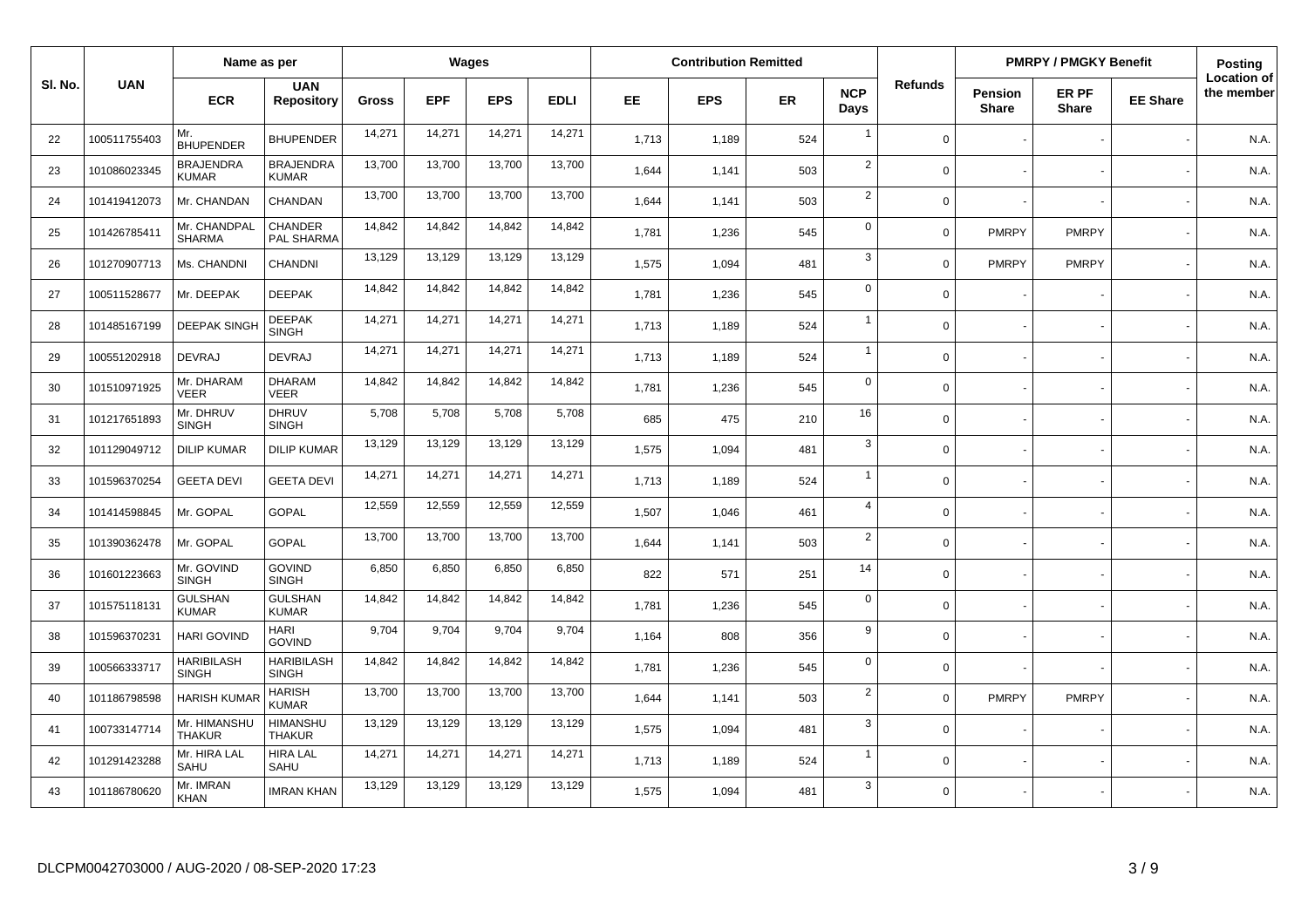|         |              | Name as per                               |                                       |              |            | Wages      |             |       | <b>Contribution Remitted</b> |           |                    |                |                         | <b>PMRPY / PMGKY Benefit</b> |                 | <b>Posting</b>                   |
|---------|--------------|-------------------------------------------|---------------------------------------|--------------|------------|------------|-------------|-------|------------------------------|-----------|--------------------|----------------|-------------------------|------------------------------|-----------------|----------------------------------|
| SI. No. | <b>UAN</b>   | <b>ECR</b>                                | <b>UAN</b><br><b>Repository</b>       | <b>Gross</b> | <b>EPF</b> | <b>EPS</b> | <b>EDLI</b> | EE.   | <b>EPS</b>                   | <b>ER</b> | <b>NCP</b><br>Days | <b>Refunds</b> | Pension<br><b>Share</b> | ER PF<br><b>Share</b>        | <b>EE Share</b> | <b>Location of</b><br>the member |
| 44      | 101393221463 | Mrs.<br><b>INDRAWATI</b>                  | <b>INDRAWATI</b>                      | 14,271       | 14,271     | 14,271     | 14,271      | 1,713 | 1,189                        | 524       | $\overline{1}$     | $\Omega$       |                         |                              |                 | N.A.                             |
| 45      | 101452109726 | Mr. JAI<br><b>BHAGWAN</b><br><b>SINGH</b> | JAI<br><b>BHAGWAN</b><br><b>SINGH</b> | 14,842       | 14,842     | 14,842     | 14,842      | 1,781 | 1,236                        | 545       | $\mathbf 0$        | $\Omega$       |                         |                              |                 | N.A.                             |
| 46      | 101568570265 | <b>JOGINDER</b><br><b>SINGH</b>           | <b>JOGINDER</b><br>SINGH              | 5,708        | 5,708      | 5,708      | 5,708       | 685   | 475                          | 210       | 16                 | $\mathbf 0$    |                         |                              |                 | N.A.                             |
| 47      | 101414468451 | Mrs. KAILASH<br><b>DEVI</b>               | KAILASH<br><b>DEVI</b>                | 14,842       | 14,842     | 14,842     | 14,842      | 1,781 | 1,236                        | 545       | $\mathbf 0$        | $\Omega$       |                         |                              |                 | N.A.                             |
| 48      | 101600713058 | Ms. KANCHAN                               | KANCHAN                               | 4,567        | 4,567      | 4,567      | 4,567       | 548   | 380                          | 168       | 18                 | $\Omega$       |                         |                              |                 | N.A.                             |
| 49      | 101488336440 | Mr. KANDHI LAL                            | KANDHI LAL                            | 14,271       | 14,271     | 14,271     | 14,271      | 1,713 | 1,189                        | 524       | $\overline{1}$     | $\Omega$       |                         |                              |                 | N.A.                             |
| 50      | 101228120643 | Mr. KAPIL                                 | KAPIL                                 | 14,842       | 14,842     | 14,842     | 14,842      | 1,781 | 1,236                        | 545       | $\mathbf 0$        | $\Omega$       |                         |                              |                 | N.A.                             |
| 51      | 101459740095 | Mr. KARAMBIR<br><b>SINGH</b>              | <b>KARAMBIR</b><br><b>SINGH</b>       | 13,129       | 13,129     | 13,129     | 13,129      | 1,575 | 1,094                        | 481       | $\mathbf{3}$       | $\Omega$       |                         |                              |                 | N.A.                             |
| 52      | 100758416227 | Mr. KARTIK                                | <b>KARTIK</b>                         | 13,700       | 13,700     | 13,700     | 13,700      | 1,644 | 1,141                        | 503       | $\overline{2}$     | $\Omega$       |                         |                              |                 | N.A.                             |
| 53      | 101497092840 | <b>KOMAL KUMAR</b>                        | <b>KOMAL</b><br><b>KUMARI</b>         | 14,842       | 14,842     | 14,842     | 14,842      | 1,781 | 1,236                        | 545       | $\mathbf 0$        | $\Omega$       |                         |                              |                 | N.A.                             |
| 54      | 101600713062 | Ms. KRANTI                                | <b>KRANTI</b>                         | 12,559       | 12,559     | 12,559     | 12,559      | 1,507 | 1,046                        | 461       | $\overline{4}$     | $\Omega$       |                         |                              |                 | N.A.                             |
| 55      | 101181778376 | Ms. KUMARI<br><b>SHALINI</b>              | <b>KUMARI</b><br><b>SHALINI</b>       | 12,559       | 12,559     | 12,559     | 12,559      | 1,507 | 1,046                        | 461       | $\overline{4}$     | $\Omega$       |                         |                              |                 | N.A.                             |
| 56      | 101419412127 | LOKENDRA<br><b>KUMAR</b>                  | <b>LOKENDRA</b><br><b>KUMAR</b>       | 13,129       | 13,129     | 13,129     | 13,129      | 1,575 | 1,094                        | 481       | $\mathbf{3}$       | $\Omega$       |                         |                              |                 | N.A.                             |
| 57      | 100551203135 | <b>MAMTA</b>                              | <b>MAMTA</b>                          | 7,421        | 7,421      | 7,421      | 7,421       | 891   | 618                          | 273       | 13                 | $\Omega$       |                         |                              |                 | N.A.                             |
| 58      | 101226699638 | <b>MANISH KUMAR</b>                       | <b>MANISH</b><br><b>KUMAR</b>         | 13,700       | 13,700     | 13,700     | 13,700      | 1,644 | 1,141                        | 503       | $\overline{2}$     | $\Omega$       | <b>PMRPY</b>            | <b>PMRPY</b>                 |                 | N.A.                             |
| 59      | 101433399944 | Mr.<br><b>MANMOHAN</b><br><b>SINGH</b>    | MANMOHAN<br><b>SINGH</b>              | 14,271       | 14,271     | 14,271     | 14,271      | 1,713 | 1,189                        | 524       | $\overline{1}$     | $\mathbf 0$    |                         |                              |                 | N.A.                             |
| 60      | 101176538245 | Mr. MANOJ<br><b>KUMAR</b>                 | <b>MANOJ</b><br><b>KUMAR</b>          | 13,129       | 13,129     | 13,129     | 13,129      | 1,575 | 1,094                        | 481       | $\mathbf{3}$       | $\Omega$       |                         |                              |                 | N.A.                             |
| 61      | 101497092864 | <b>MANOJ</b><br><b>PASWAN</b>             | <b>LONAM</b><br><b>PASWAN</b>         | 13,700       | 13,700     | 13,700     | 13,700      | 1,644 | 1,141                        | 503       | $\overline{2}$     | $\mathbf 0$    |                         |                              |                 | N.A.                             |
| 62      | 100551203616 | <b>MANTUN</b>                             | <b>MANTUN</b>                         | 14,271       | 14,271     | 14,271     | 14,271      | 1,713 | 1,189                        | 524       | $\overline{1}$     | $\Omega$       |                         |                              |                 | N.A.                             |
| 63      | 100732911407 | Mr. MD RIZWAN<br><b>ALAM</b>              | <b>MD RIZWAN</b><br>ALAM              | 5,708        | 5,708      | 5,708      | 5,708       | 685   | 475                          | 210       | 16                 | $\mathbf 0$    |                         |                              |                 | N.A.                             |
| 64      | 100876013439 | Mr. MOHD<br><b>KURBAN</b>                 | MOHD<br><b>KURBAN</b>                 | 13,129       | 13,129     | 13,129     | 13,129      | 1,575 | 1,094                        | 481       | $\mathbf{3}$       | $\Omega$       |                         |                              |                 | N.A.                             |
| 65      | 101425713674 | Ms. MOHINI                                | <b>MOHINI</b>                         | 13,700       | 13,700     | 13,700     | 13,700      | 1.644 | 1,141                        | 503       | $\overline{2}$     | $\Omega$       | <b>PMRPY</b>            | <b>PMRPY</b>                 |                 | N.A.                             |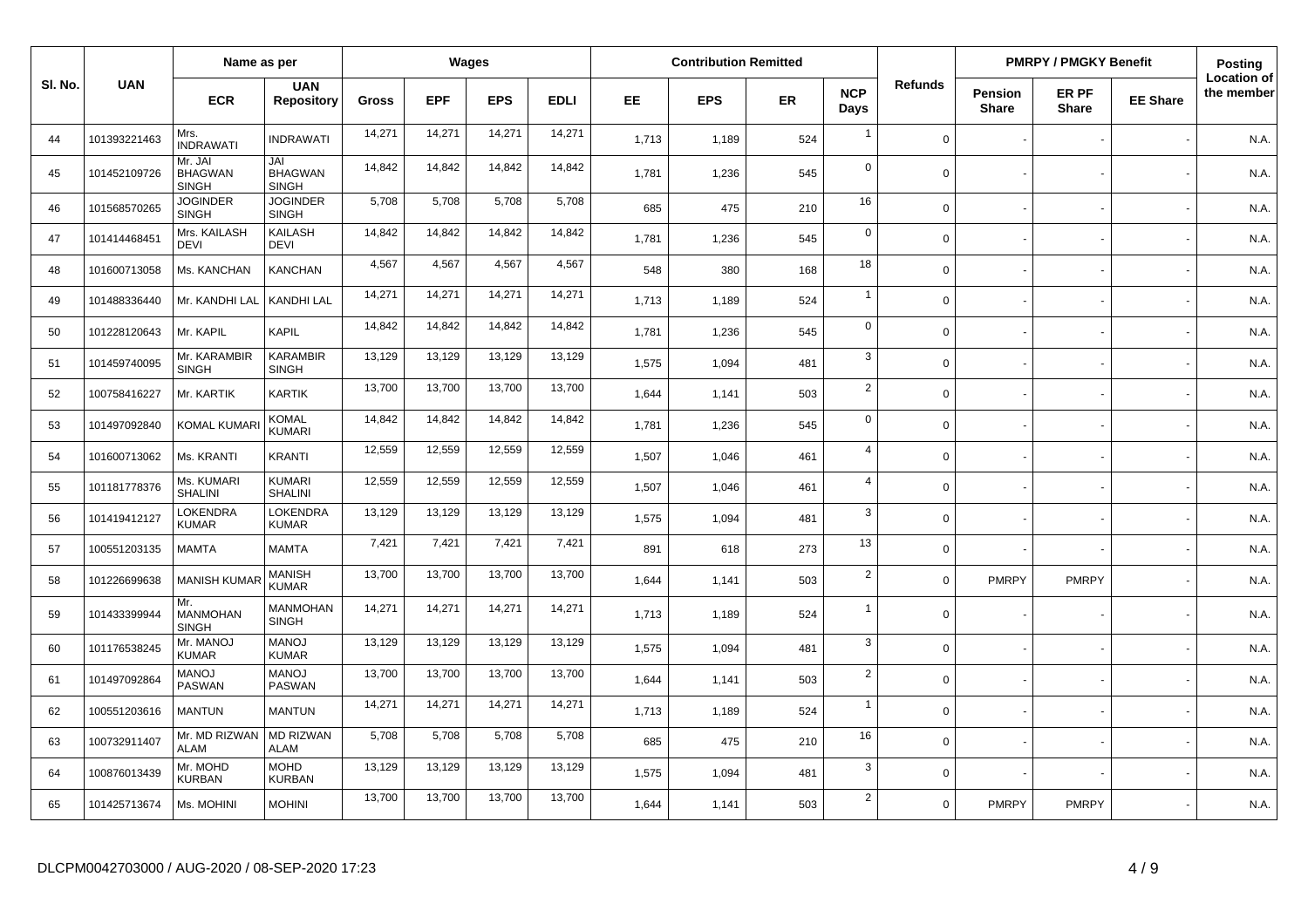|         |              | Name as per                                |                                                |        |            | Wages      |             |       | <b>Contribution Remitted</b> |           |                    |                |                                | <b>PMRPY / PMGKY Benefit</b> |                 | Posting                          |
|---------|--------------|--------------------------------------------|------------------------------------------------|--------|------------|------------|-------------|-------|------------------------------|-----------|--------------------|----------------|--------------------------------|------------------------------|-----------------|----------------------------------|
| SI. No. | <b>UAN</b>   | <b>ECR</b>                                 | <b>UAN</b><br><b>Repository</b>                | Gross  | <b>EPF</b> | <b>EPS</b> | <b>EDLI</b> | EE.   | <b>EPS</b>                   | <b>ER</b> | <b>NCP</b><br>Days | <b>Refunds</b> | <b>Pension</b><br><b>Share</b> | ER PF<br><b>Share</b>        | <b>EE Share</b> | <b>Location of</b><br>the member |
| 66      | 101454635198 | Mr. MOHIT<br><b>KUMAR GUPTA</b>            | <b>MOHIT</b><br><b>KUMAR</b><br><b>GUPTA</b>   | 14,271 | 14,271     | 14,271     | 14,271      | 1,713 | 1,189                        | 524       | $\overline{1}$     | $\Omega$       |                                |                              |                 | N.A.                             |
| 67      | 101068695846 | Mr. MOHIT<br><b>SHARMA</b>                 | <b>MOHIT</b><br><b>SHARMA</b>                  | 14,271 | 14,271     | 14,271     | 14,271      | 1,713 | 1,189                        | 524       | $\overline{1}$     | $\Omega$       |                                |                              |                 | N.A.                             |
| 68      | 101167949217 | Mr.<br>MUINUDDEEN                          | <b>MUINUDDEE</b><br>N                          | 13,700 | 13,700     | 13,700     | 13,700      | 1,644 | 1,141                        | 503       | $\overline{2}$     | $\Omega$       |                                |                              |                 | N.A.                             |
| 69      | 101528815510 | <b>MUKESH</b><br><b>KUMAR</b>              | <b>MUKESH</b><br><b>KUMAR</b>                  | 13,700 | 13,700     | 13,700     | 13,700      | 1,644 | 1,141                        | 503       | $\sqrt{2}$         | $\Omega$       |                                |                              |                 | N.A.                             |
| 70      | 101087749287 | Mr. MUKESH<br><b>KUMAR GUPTA</b>           | <b>MUKESH</b><br><b>KUMAR</b><br><b>GUPTA</b>  | 14,271 | 14,271     | 14,271     | 14,271      | 1,713 | 1,189                        | 524       | $\overline{1}$     | $\Omega$       |                                |                              |                 | N.A.                             |
| 71      | 101114907546 | Mr. MURTAZA<br><b>ANSARI</b>               | <b>MURTAZA</b><br><b>ANSARI</b>                | 11,988 | 11,988     | 11,988     | 11,988      | 1,439 | 999                          | 440       | $\overline{5}$     | $\Omega$       |                                |                              |                 | N.A.                             |
| 72      | 101129855481 | Mr. NAIM                                   | <b>NAIM</b>                                    | 10,846 | 10,846     | 10,846     | 10,846      | 1,302 | 903                          | 399       | $\overline{7}$     | $\Omega$       |                                |                              |                 | N.A.                             |
| 73      | 101414502106 | Mr. NAR SINGH<br><b>KUMAR</b>              | <b>NAR SINGH</b><br><b>KUMAR</b>               | 12,559 | 12,559     | 12,559     | 12,559      | 1,507 | 1.046                        | 461       | $\overline{4}$     | $\mathbf 0$    |                                |                              |                 | N.A.                             |
| 74      | 100516642553 | Mr. NARENDER<br><b>SINGH</b>               | NARENDER<br><b>SINGH</b>                       | 14,271 | 14,271     | 14,271     | 14,271      | 1,713 | 1,189                        | 524       | $\overline{1}$     | $\Omega$       |                                |                              |                 | N.A.                             |
| 75      | 101513328761 | Mr. NAVEEN<br><b>KUMAR</b>                 | <b>NAVEEN</b><br><b>KUMAR</b>                  | 13,129 | 13,129     | 13,129     | 13,129      | 1,575 | 1,094                        | 481       | 3                  | $\Omega$       |                                |                              |                 | N.A.                             |
| 76      | 101446308748 | Mr. NEERAJ<br><b>KUMAR</b>                 | <b>NEERAJ</b><br><b>KUMAR</b>                  | 14,271 | 14,271     | 14,271     | 14,271      | 1,713 | 1,189                        | 524       | $\overline{1}$     | $\Omega$       |                                |                              |                 | N.A.                             |
| 77      | 101458714825 | NIPU DEVI                                  | NIPU DEVI                                      | 13,700 | 13,700     | 13,700     | 13,700      | 1,644 | 1,141                        | 503       | $\overline{2}$     | $\Omega$       |                                |                              |                 | N.A                              |
| 78      | 101485167201 | <b>NITESH KUMAF</b>                        | <b>NITESH</b><br><b>KUMAR</b>                  | 13,700 | 13,700     | 13,700     | 13,700      | 1,644 | 1,141                        | 503       | $\sqrt{2}$         | $\Omega$       |                                |                              |                 | N.A.                             |
| 79      | 101114907648 | Mr. ONKAR<br><b>KUMAR</b><br><b>PASWAN</b> | <b>ONKAR</b><br><b>KUMAR</b><br><b>PASWAN</b>  | 13,129 | 13,129     | 13,129     | 13,129      | 1,575 | 1,094                        | 481       | 3                  | $\Omega$       |                                |                              |                 | N.A.                             |
| 80      | 100551202960 | <b>PAWAN II</b>                            | <b>PAWAN</b>                                   | 14,842 | 14,842     | 14,842     | 14,842      | 1,781 | 1,236                        | 545       | $\mathbf 0$        | $\Omega$       |                                |                              |                 | N.A.                             |
| 81      | 101408083152 | Mr.<br>PHAHIMUDDEE<br>N                    | PHAHIMUDD<br>EEN                               | 14,842 | 14,842     | 14,842     | 14,842      | 1,781 | 1,236                        | 545       | $\mathbf 0$        | $\mathbf 0$    |                                |                              |                 | N.A.                             |
| 82      | 101217651935 | Ms. POOJA<br><b>KUMARI</b>                 | <b>POOJA</b><br><b>KUMARI</b>                  | 14,842 | 14,842     | 14,842     | 14,842      | 1,781 | 1,236                        | 545       | $\mathbf 0$        | $\Omega$       |                                |                              |                 | N.A.                             |
| 83      | 101419412136 | PRABHA DEVI                                | <b>PRABHA</b><br><b>DEVI</b>                   | 7,992  | 7,992      | 7,992      | 7,992       | 959   | 666                          | 293       | 12                 | $\Omega$       | <b>PMRPY</b>                   | <b>PMRPY</b>                 |                 | N.A.                             |
| 84      | 100512304105 | Mr. PRADEEP<br>KUMAR SINGH                 | <b>PRADEEP</b><br><b>KUMAR</b><br><b>SINGH</b> | 17,991 | 15,000     | 15,000     | 15,000      | 1,800 | 1,250                        | 550       | $\mathbf 0$        | $\mathbf 0$    |                                |                              |                 | N.A.                             |
| 85      | 100702503916 | Mr. PRAKASH<br><b>SINGH BISHT</b>          | <b>PRAKASH</b><br><b>SINGH BISHT</b>           | 14,271 | 14,271     | 14,271     | 14,271      | 1,713 | 1,189                        | 524       | $\overline{1}$     | $\Omega$       |                                |                              |                 | N.A.                             |
| 86      | 101508095879 | <b>PREETI</b>                              | <b>PREETI</b>                                  | 13,700 | 13,700     | 13,700     | 13,700      | 1,644 | 1,141                        | 503       | $\overline{2}$     | $\Omega$       |                                |                              |                 | N.A.                             |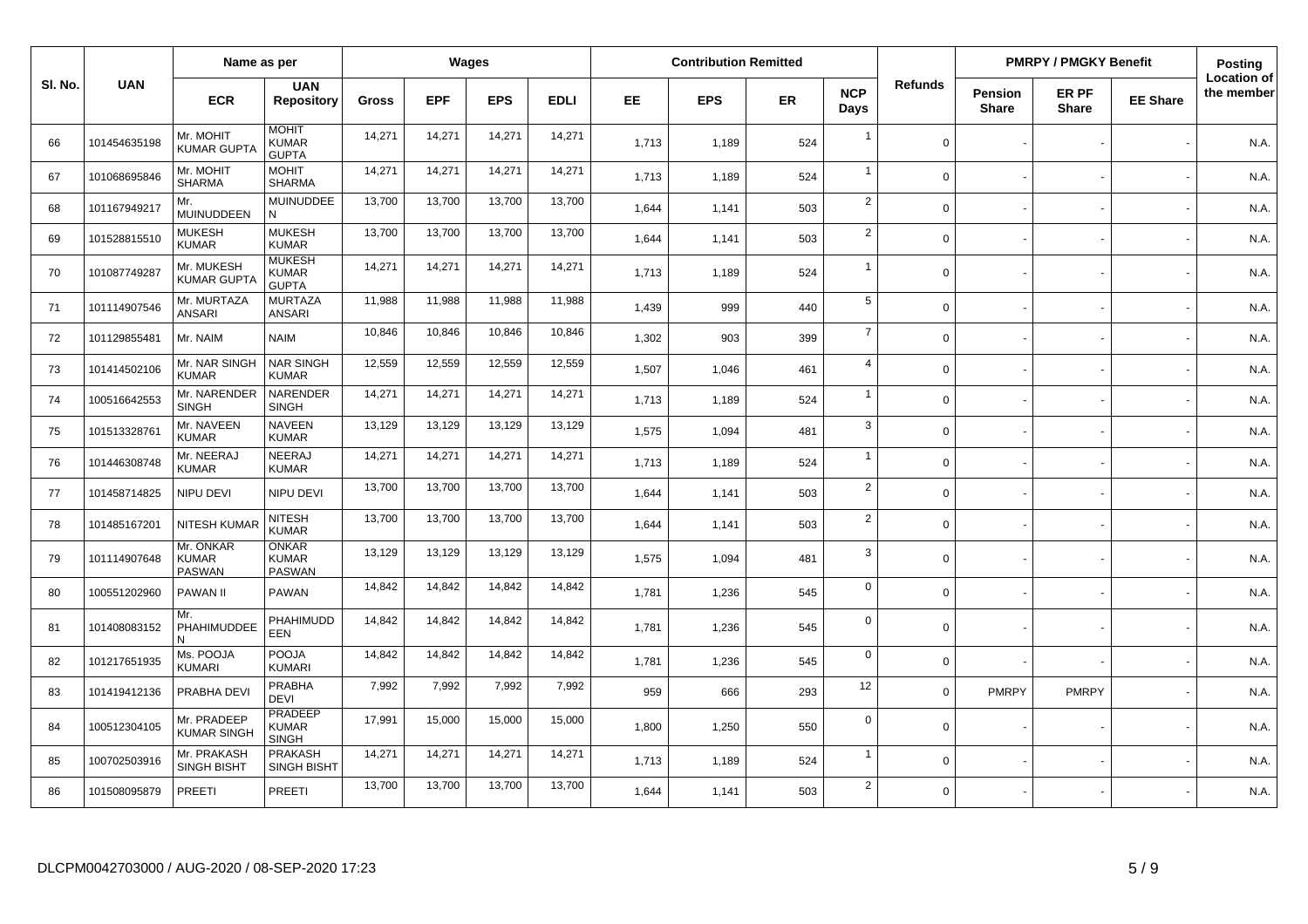|         |              | Name as per                                 |                                                | Wages        |              |                |             |             | <b>Contribution Remitted</b> |             |                    |                | <b>PMRPY / PMGKY Benefit</b>   |                       |                 | Posting<br><b>Location of</b> |
|---------|--------------|---------------------------------------------|------------------------------------------------|--------------|--------------|----------------|-------------|-------------|------------------------------|-------------|--------------------|----------------|--------------------------------|-----------------------|-----------------|-------------------------------|
| SI. No. | <b>UAN</b>   | <b>ECR</b>                                  | <b>UAN</b><br><b>Repository</b>                | <b>Gross</b> | <b>EPF</b>   | <b>EPS</b>     | <b>EDLI</b> | EE.         | <b>EPS</b>                   | <b>ER</b>   | <b>NCP</b><br>Days | <b>Refunds</b> | <b>Pension</b><br><b>Share</b> | ER PF<br><b>Share</b> | <b>EE Share</b> | the member                    |
| 87      | 101458714936 | PREM CHAND                                  | PREM<br>CHAND                                  | 4,567        | 4,567        | 4,567          | 4,567       | 548         | 380                          | 168         | 18                 | $\Omega$       |                                |                       |                 | N.A.                          |
| 88      | 101596370249 | PREMSHANKAR                                 | PREMSHANK<br>AR                                | 10.275       | 10,275       | 10,275         | 10,275      | 1,233       | 856                          | 377         | 8                  | $\Omega$       |                                |                       |                 | N.A.                          |
| 89      | 100738522606 | Ms. PRIYANKA                                | PRIYANKA                                       | 1,713        | 1,713        | 1,713          | 1,713       | 206         | 143                          | 63          | 23                 | $\Omega$       |                                |                       |                 | N.A.                          |
| 90      | 101048119563 | Mr. PYARE LAL                               | <b>PYARE LAL</b>                               | 14,271       | 14,271       | 14,271         | 14,271      | 1,713       | 1,189                        | 524         | $\overline{1}$     | $\Omega$       |                                |                       |                 | N.A.                          |
| 91      | 101361915112 | Mr.<br>RAGHUNANDA<br>N KUMAR                | <b>RAGHUNAND</b><br>AN KUMAR                   | 13,700       | 13,700       | 13,700         | 13,700      | 1,644       | 1,141                        | 503         | $\overline{2}$     | $\Omega$       | <b>PMRPY</b>                   | <b>PMRPY</b>          |                 | N.A.                          |
| 92      | 101467089673 | Mr. RAHUL                                   | RAHUL                                          | 13,129       | 13,129       | 13,129         | 13,129      | 1,575       | 1,094                        | 481         | $\mathbf{3}$       | $\Omega$       |                                |                       |                 | N.A.                          |
| 93      | 101174925277 | Mr. RAJ KISHOR   RAJ KISHOR                 |                                                | 14,842       | 14,842       | 14,842         | 14,842      | 1,781       | 1,236                        | 545         | $\mathbf 0$        | $\Omega$       |                                |                       |                 | N.A.                          |
| 94      | 101151377040 | Mr. RAJ KUMAR                               | RAJ KUMAR                                      | 13,700       | 13,700       | 13,700         | 13,700      | 1,644       | 1,141                        | 503         | $\overline{2}$     | $\Omega$       |                                |                       |                 | N.A.                          |
| 95      | 100532996867 | RAJA RAM                                    | RAJA RAM                                       | 13,700       | 13,700       | 13,700         | 13,700      | 1,644       | 1,141                        | 503         | $\overline{2}$     | $\Omega$       |                                |                       |                 | N.A.                          |
| 96      | 101517468839 | Mr. RAJEEV<br><b>KUMAR</b>                  | <b>RAJEEV</b><br><b>KUMAR</b>                  | 14,842       | 14,842       | 14,842         | 14,842      | 1,781       | 1,236                        | 545         | $\mathbf 0$        | $\Omega$       |                                |                       |                 | N.A.                          |
| 97      | 100566256947 | RAJU KR                                     | RAJU KUMAR                                     | 5,708        | 5.708        | 5,708          | 5,708       | 685         | 475                          | 210         | 16                 | $\Omega$       |                                |                       |                 | N.A.                          |
| 98      | 101365562711 | Mr. RAKESH<br><b>KUMAR JHA</b>              | <b>RAKESH</b><br><b>KUMAR JHA</b>              | 14,842       | 14,842       | 14,842         | 14,842      | 1,781       | 1,236                        | 545         | $\mathbf 0$        | $\Omega$       |                                |                       |                 | N.A.                          |
| 99      | 101386670379 | Mr. RAKESH<br><b>KUMAR</b><br><b>NAMDEV</b> | <b>RAKESH</b><br><b>KUMAR</b><br><b>NAMDEV</b> | 7,421        | 7,421        | 7,421          | 7,421       | 891         | 618                          | 273         | 13                 | $\Omega$       | <b>PMRPY</b>                   | <b>PMRPY</b>          |                 | N.A.                          |
| 100     | 101485166748 | <b>RAM KUMAR</b>                            | <b>RAM KUMAR</b>                               | 14,842       | 14,842       | 14,842         | 14,842      | 1,781       | 1,236                        | 545         | $\mathsf 0$        | $\Omega$       |                                |                       |                 | N.A.                          |
| 101     | 100551205697 | <b>RAM KUMAR</b>                            | <b>RAM KUMAR</b>                               | 13,700       | 13,700       | 13,700         | 13,700      | 1.644       | 1,141                        | 503         | $\overline{2}$     | $\Omega$       |                                |                       |                 | N.A.                          |
| 102     | 101419412087 | <b>RAM MOHAN</b>                            | <b>RAM MOHAN</b>                               | 14,271       | 14,271       | 14,271         | 14,271      | 1,713       | 1,189                        | 524         | $\overline{1}$     | $\Omega$       | <b>PMRPY</b>                   | <b>PMRPY</b>          |                 | N.A.                          |
| 103     | 100474379243 | Ms. RANI DEVI                               | RANI DEVI                                      | $\mathbf 0$  | $\mathbf{0}$ | $\overline{0}$ | $\mathbf 0$ | $\mathbf 0$ | $\Omega$                     | $\mathbf 0$ | 26                 | $\Omega$       |                                |                       |                 | N.A.                          |
| 104     | 100532995380 | Mr. RANJAN<br><b>KUMAR</b>                  | RANJAN<br><b>KUMAR</b>                         | 13,700       | 13,700       | 13,700         | 13,700      | 1,644       | 1,141                        | 503         | $\overline{2}$     | $\mathbf 0$    |                                |                       |                 | N.A.                          |
| 105     | 101419412162 | <b>RAVI KUMAR</b>                           | RAVI                                           | 14,842       | 14,842       | 14,842         | 14,842      | 1,781       | 1,236                        | 545         | $\mathbf 0$        | $\Omega$       |                                |                       |                 | N.A.                          |
| 106     | 100566255383 | RAVINDER                                    | <b>RAVINDRA</b><br><b>RAUT</b>                 | 14,842       | 14,842       | 14,842         | 14,842      | 1,781       | 1,236                        | 545         | $\mathsf 0$        | $\Omega$       |                                |                       |                 | N.A.                          |
| 107     | 101299226232 | Mr. RITU                                    | <b>RITU</b>                                    | 13,700       | 13,700       | 13,700         | 13,700      | 1,644       | 1,141                        | 503         | $\overline{2}$     | $\Omega$       |                                |                       |                 | N.A.                          |
| 108     | 101368264694 | Mrs. RUMA                                   | <b>RUMA</b>                                    | 14,842       | 14,842       | 14,842         | 14,842      | 1.781       | 1,236                        | 545         | $\overline{0}$     | $\Omega$       | <b>PMRPY</b>                   | <b>PMRPY</b>          |                 | N.A.                          |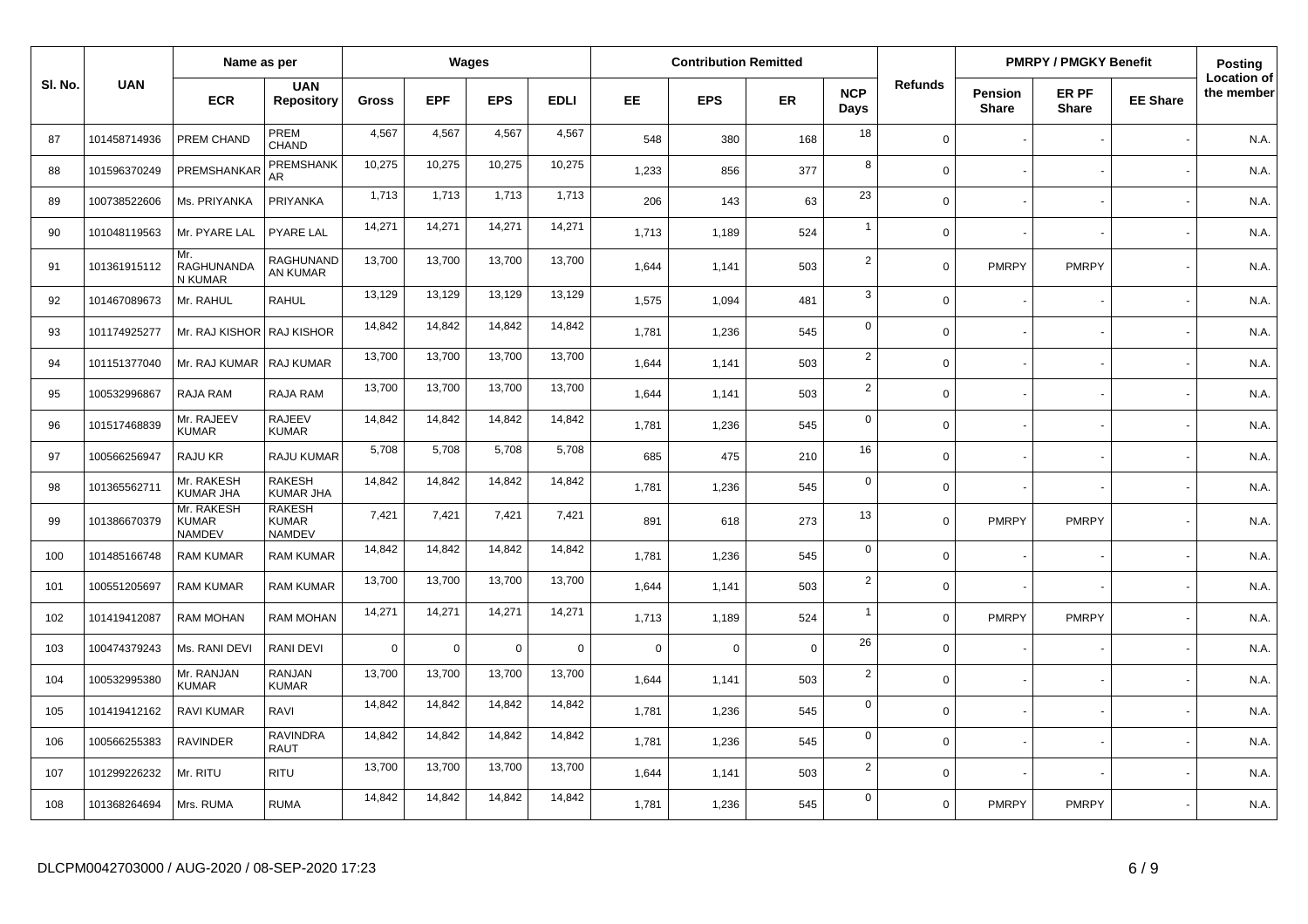|         |              | Name as per                                     |                                                 |              | <b>Wages</b> |             |             |             | <b>Contribution Remitted</b> |             |                    |                |                         | <b>PMRPY / PMGKY Benefit</b> |                 | Posting                          |
|---------|--------------|-------------------------------------------------|-------------------------------------------------|--------------|--------------|-------------|-------------|-------------|------------------------------|-------------|--------------------|----------------|-------------------------|------------------------------|-----------------|----------------------------------|
| SI. No. | <b>UAN</b>   | <b>ECR</b>                                      | <b>UAN</b><br><b>Repository</b>                 | <b>Gross</b> | <b>EPF</b>   | <b>EPS</b>  | <b>EDLI</b> | EE.         | <b>EPS</b>                   | <b>ER</b>   | <b>NCP</b><br>Days | <b>Refunds</b> | Pension<br><b>Share</b> | ER PF<br><b>Share</b>        | <b>EE Share</b> | <b>Location of</b><br>the member |
| 109     | 101419412094 | <b>SACHIN</b>                                   | <b>SACHIN</b>                                   | 10,846       | 10,846       | 10,846      | 10,846      | 1,302       | 903                          | 399         | $\overline{7}$     | $\Omega$       | <b>PMRPY</b>            | <b>PMRPY</b>                 |                 | N.A.                             |
| 110     | 101597453635 | <b>SACHIN KUMAR</b><br>RAM                      | <b>SACHIN</b><br><b>KUMAR RAM</b>               | 14,271       | 14,271       | 14,271      | 14,271      | 1,713       | 1,189                        | 524         | $\overline{1}$     | $\mathbf 0$    |                         |                              |                 | N.A.                             |
| 111     | 101597453626 | <b>SAHIL KUMAR</b>                              | <b>SAHIL</b><br><b>KUMAR</b>                    | 14,271       | 14,271       | 14,271      | 14,271      | 1,713       | 1,189                        | 524         | $\overline{1}$     | $\Omega$       |                         |                              |                 | N.A.                             |
| 112     | 100511990638 | Mr. SANDEEP<br><b>KUMAR</b>                     | SANDEEP<br><b>KUMAR</b>                         | 14,271       | 14,271       | 14,271      | 14,271      | 1.713       | 1,189                        | 524         | $\overline{1}$     | $\Omega$       |                         |                              |                 | N.A                              |
| 113     | 100551204373 | SANDEEP<br><b>SINGH</b>                         | SANDEEP<br><b>SINGH</b>                         | 16,607       | 15,000       | 15,000      | 15,000      | 1,800       | 1,250                        | 550         | $\overline{2}$     | $\Omega$       |                         |                              |                 | N.A.                             |
| 114     | 100551204974 | SANJU                                           | <b>SANJU DEVI</b>                               | 14,271       | 14,271       | 14,271      | 14,271      | 1,713       | 1,189                        | 524         | $\overline{1}$     | $\Omega$       |                         |                              |                 | N.A.                             |
| 115     | 100566256767 | <b>SANTOSH</b><br><b>KUMAR</b>                  | <b>SANTOSH</b><br><b>KUMAR</b><br><b>VERMA</b>  | 13,839       | 13,839       | 13,839      | 13,839      | 1,661       | 1,153                        | 508         | 6                  | $\mathbf 0$    |                         |                              |                 | N.A                              |
| 116     | 100957444919 | Mr. SAVITRI                                     | <b>SAVITRI</b>                                  | 6,850        | 6,850        | 6,850       | 6,850       | 822         | 571                          | 251         | 14                 | $\Omega$       |                         |                              |                 | N.A                              |
| 117     | 101426539288 | Mrs. SHAHINA                                    | <b>SHAHINA</b>                                  | 14,271       | 14,271       | 14,271      | 14,271      | 1,713       | 1,189                        | 524         | $\overline{1}$     | $\Omega$       |                         |                              |                 | N.A.                             |
| 118     | 101419412060 | <b>SHAMBHU</b><br><b>KUMAR</b><br><b>PASWAN</b> | <b>SHAMBHU</b><br><b>KUMAR</b><br><b>PASWAN</b> | 17,991       | 15,000       | 15,000      | 15,000      | 1.800       | 1,250                        | 550         | $\mathbf 0$        | $\Omega$       |                         |                              |                 | N.A.                             |
| 119     | 100919015837 | Mr. SHARWAN<br>KUMAR RAM                        | <b>SHARWAN</b><br><b>KUMAR RAM</b>              | 14,842       | 14,842       | 14,842      | 14,842      | 1,781       | 1,236                        | 545         | $\mathbf 0$        | $\Omega$       |                         |                              |                 | N.A.                             |
| 120     | 101497092872 | SHIVAM SINGH                                    | <b>SHIVAM</b><br><b>SINGH</b>                   | 14,271       | 14,271       | 14,271      | 14,271      | 1.713       | 1,189                        | 524         | $\overline{1}$     | $\Omega$       |                         |                              |                 | N.A.                             |
| 121     | 101485166753 | <b>SHIVENDER</b><br><b>KUMAR</b>                | <b>SHIVENDER</b><br><b>KUMAR</b>                | 14,842       | 14,842       | 14,842      | 14,842      | 1,781       | 1,236                        | 545         | $\mathbf 0$        | $\Omega$       |                         |                              |                 | N.A.                             |
| 122     | 100915316972 | <b>SHRVAN</b><br><b>KUMAR</b><br>MANDAL         | <b>SHRVAN</b><br><b>KUMAR</b><br>MANDAL         | 14,271       | 14,271       | 14,271      | 14,271      | 1.713       | 1,189                        | 524         | $\overline{1}$     | $\Omega$       |                         |                              |                 | N.A.                             |
| 123     | 101497730204 | Mr. SONU<br><b>KUMAR PASVA</b>                  | SONU<br><b>KUMAR</b><br><b>PASVAN</b>           | 14,842       | 14,842       | 14,842      | 14,842      | 1,781       | 1,236                        | 545         | $\mathbf 0$        | $\Omega$       |                         |                              |                 | N.A.                             |
| 124     | 101485167168 | SUDHNSHU<br><b>KUMAR</b>                        | SUDHNSHU<br><b>KUMAR</b>                        | 14,842       | 14.842       | 14,842      | 14,842      | 1.781       | 1,236                        | 545         | $\mathbf 0$        | $\Omega$       |                         |                              |                 | N.A.                             |
| 125     | 101193287949 | Ms. SUMAN                                       | <b>SUMAN</b>                                    | 11,988       | 11,988       | 11,988      | 11,988      | 1,439       | 999                          | 440         | 5                  | $\Omega$       |                         |                              |                 | N.A.                             |
| 126     | 100566254674 | <b>SUNIL</b>                                    | <b>SUNEEL</b>                                   | $\Omega$     | 0            | $\mathbf 0$ | $\mathbf 0$ | $\mathbf 0$ | $\Omega$                     | $\mathbf 0$ | 26                 | $\Omega$       |                         |                              |                 | N.A.                             |
| 127     | 101291452645 | Mr. SUNIL                                       | <b>SUNIL</b>                                    | 10,275       | 10,275       | 10,275      | 10,275      | 1,233       | 856                          | 377         | 8                  | $\mathbf 0$    |                         |                              |                 | N.A.                             |
| 128     | 101485166674 | <b>SUNIL KUMAR</b>                              | <b>SUNIL</b><br><b>KUMAR</b>                    | 13,700       | 13,700       | 13,700      | 13,700      | 1.644       | 1,141                        | 503         | $\overline{2}$     | $\Omega$       |                         |                              |                 | N.A.                             |
| 129     | 101262780101 | Mr. SURAJ                                       | <b>SURAJ</b>                                    | 14,842       | 14,842       | 14,842      | 14,842      | 1,781       | 1,236                        | 545         | $\mathbf 0$        | $\Omega$       |                         |                              |                 | N.A.                             |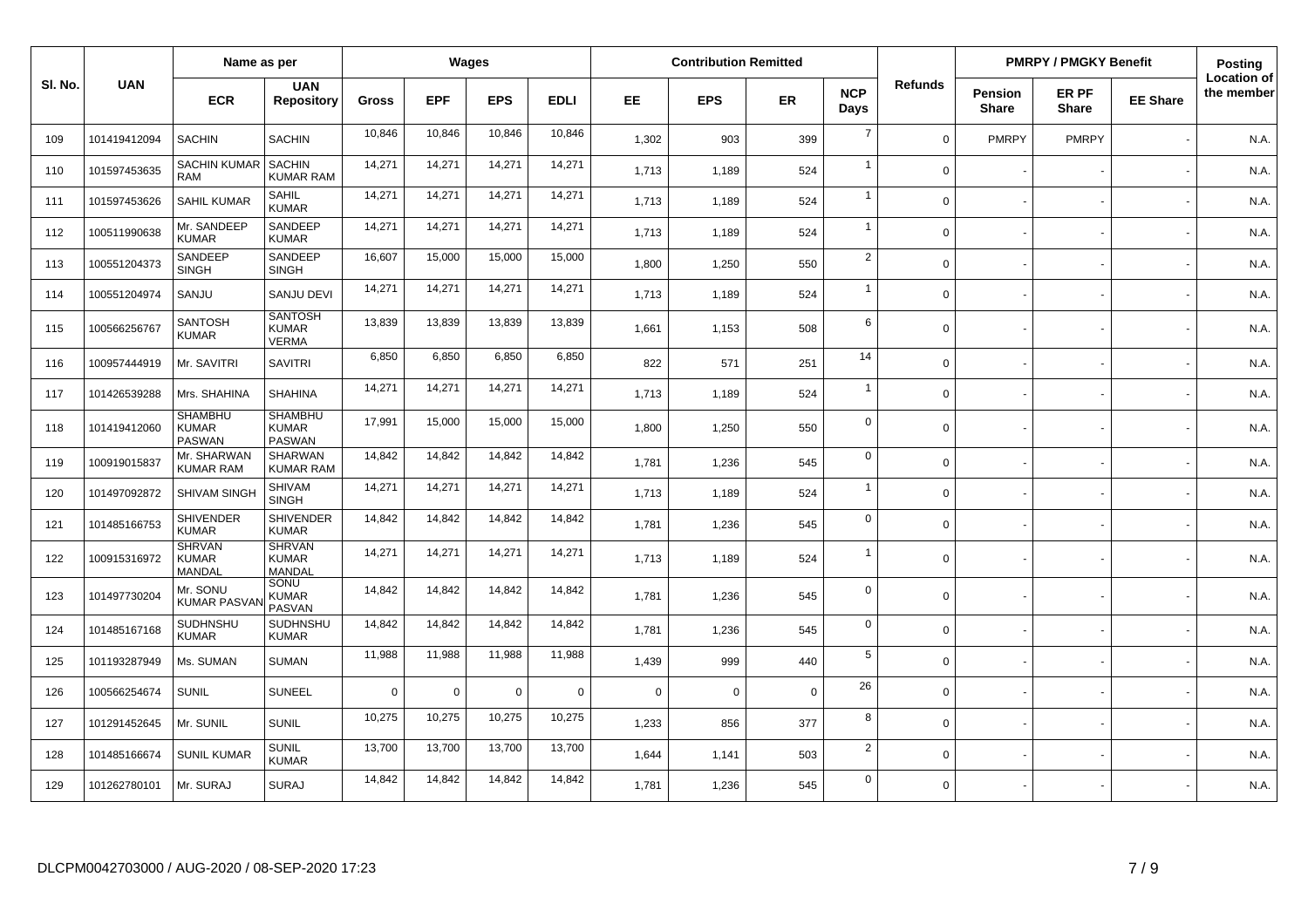|         | Name as per  |                                       |                                                 | Wages        |            |            |             | <b>Contribution Remitted</b> |             |             |                    |                |                                | <b>PMRPY / PMGKY Benefit</b> |                 | <b>Posting</b>                   |
|---------|--------------|---------------------------------------|-------------------------------------------------|--------------|------------|------------|-------------|------------------------------|-------------|-------------|--------------------|----------------|--------------------------------|------------------------------|-----------------|----------------------------------|
| SI. No. | <b>UAN</b>   | <b>ECR</b>                            | <b>UAN</b><br>Repository                        | <b>Gross</b> | <b>EPF</b> | <b>EPS</b> | <b>EDLI</b> | <b>EE</b>                    | <b>EPS</b>  | ER          | <b>NCP</b><br>Days | <b>Refunds</b> | <b>Pension</b><br><b>Share</b> | ER PF<br><b>Share</b>        | <b>EE Share</b> | <b>Location of</b><br>the member |
| 130     | 101193363027 | Mr. SURAJ<br><b>KUMAR</b>             | <b>SURAJ</b><br><b>KUMAR</b>                    | 14,842       | 14,842     | 14,842     | 14,842      | 1,781                        | 1,236       | 545         | $\overline{0}$     |                | PMRPY                          | <b>PMRPY</b>                 |                 | N.A.                             |
| 131     | 101419412115 | <b>SURENDRA</b><br><b>KUMAR SINGH</b> | <b>SURENDRA</b><br><b>KUMAR</b><br><b>SINGH</b> | 14,842       | 14,842     | 14,842     | 14,842      | 1,781                        | 1,236       | 545         | $\overline{0}$     |                |                                |                              |                 | N.A.                             |
| 132     | 101401265528 | <b>SURUCHI</b>                        | <b>SURUCHI</b>                                  | 14,271       | 14,271     | 14,271     | 14,271      | 1,713                        | 1,189       | 524         |                    | $\Omega$       | PMRPY                          | <b>PMRPY</b>                 |                 | N.A.                             |
| 133     | 100957444974 | <b>UTTAM SINGH</b>                    | <b>UTTAM</b><br><b>SINGH</b>                    | 13,700       | 13,700     | 13,700     | 13,700      | 1,644                        | 1,141       | 503         | $\overline{2}$     |                | $\overline{\phantom{a}}$       |                              |                 | N.A                              |
| 134     | 101154045448 | Mr.<br><b>VEERENDRA</b>               | <b>VEERENDRA</b>                                | 14.271       | 14,271     | 14,271     | 14,271      | 1,713                        | 1,189       | 524         | $\overline{1}$     | $\Omega$       | $\sim$                         |                              |                 | N.A.                             |
| 135     | 101090917298 | Mr. VICKY<br><b>KUMAR</b>             | <b>VICKY</b><br><b>KUMAR</b>                    | 13,700       | 13,700     | 13,700     | 13,700      | 1,644                        | 1,141       | 503         | $\overline{2}$     | $\Omega$       | $\overline{\phantom{a}}$       |                              |                 | N.A.                             |
| 136     | 101322799725 | Mr. VIKAS<br><b>KUMAR SAH</b>         | <b>VIKAS</b><br><b>KUMAR SAH</b>                | 14,271       | 14,271     | 14,271     | 14,271      | 1,713                        | 1,189       | 524         | $\overline{1}$     | $\Omega$       |                                |                              |                 | N.A.                             |
| 137     | 100478698484 | <b>VINOD</b>                          | <b>VINOD</b>                                    | 14,271       | 14,271     | 14,271     | 14,271      | 1,713                        | 1,189       | 524         |                    | $\Omega$       | $\overline{\phantom{a}}$       |                              |                 | N.A.                             |
| 138     | 101419412104 | <b>VIPIN SHARMA</b>                   | <b>VIPIN</b><br><b>SHARMA</b>                   | 14,842       | 14,842     | 14,842     | 14,842      | 1,781                        | 1,236       | 545         | $\mathbf 0$        | $\Omega$       |                                |                              |                 | N.A.                             |
| 139     | 100551205582 | <b>VISHAL</b>                         | <b>VISHAL SAINI</b>                             | 14,271       | 14,271     | 14,271     | 14,271      | 1,713                        | 1,189       | 524         |                    | $\Omega$       |                                |                              |                 | N.A.                             |
| 140     | 101596370220 | <b>VISHNU KUMAR</b>                   | <b>VISHNU</b><br><b>KUMAR</b>                   | 1.142        | 1,142      | 1,142      | 1,142       | 137                          | 95          | 42          | 24                 | $\Omega$       |                                |                              |                 | N.A.                             |
| 141     | 101059005312 | Mr. YOGESH                            | <b>YOGESH</b>                                   | $\Omega$     | $\Omega$   | $\Omega$   | $\Omega$    | $\Omega$                     | $\mathbf 0$ | $\mathbf 0$ | 26                 | $\Omega$       | $\sim$                         |                              |                 | N.A.                             |